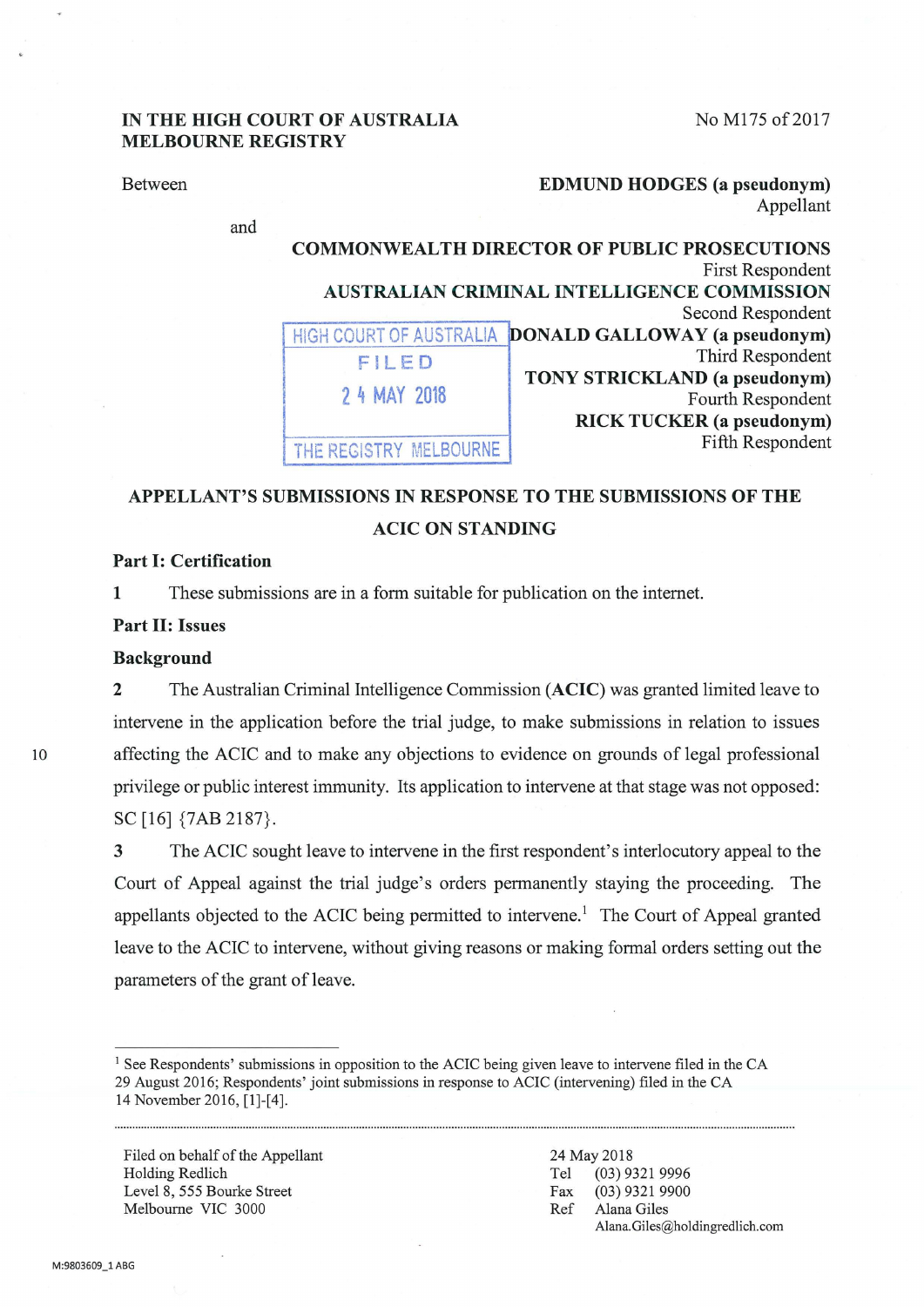**4** The Court of Appeal upheld the Director's interlocutory appeal and overturned the trial judge's orders permanently staying the proceeding.

**5** The Court of Appeal made a number of findings regarding illegal conduct on the part of the ACIC. The ACIC did not make any application for special leave to appeal against those findings.

**6** The Appellants applied for and were granted special leave to appeal against the decision of the Court of Appeal. This involved no challenge to the Court of Appeal's findings of illegality regarding the conduct of the ACIC.

7 The ACIC was formally named as a respondent in the application for special leave in 10 light of the ruling ofHayne J in *Thomas v The Queen* [2008] HCA Trans 258 *(Thomas)* at lines 710-790. In that matter, Hayne J found that rule 41.01.1 of the *High Court Rules 2004* (Cth) required an intervener to the proceedings below to be joined as a respondent to the application for special leave, however he observed that:

> *"whether it is appropriate to hear the Director-General in opposition to the application for special leave is a matter to be decided by the Full Court. In particular, it will be a matter for the Full Court to determine whether, regardless of any separation of representation of the Director of Public Prosecutions and Director-General of Security, one counsel only will be heard in opposition to the application for special leave".*

**8** The ACIC filed a Notice of Contention seeking to challenge the findings of illegality 20 made by the Court of Appeal against it. The first respondent did not file any Notice of Contention challenging the Court of Appeal's findings. <sup>2</sup>

> 9 The first respondent did not seek to adopt the ACIC's Notice of Contention or the arguments raised in support of it, and does not challenge the correctness of the Court of Appeal's findings of illegality and impropriety on the part of the ACIC and the Australian Federal Police **(AFP).<sup>3</sup>**

> **10** The Appellants seek no relief against the ACIC. The ACIC is not exposed to any penalty or finding of contempt in these proceedings.

## **Argument**

**11** The Appellant challenged the standing of the ACIC in this proceeding at [8] of his 30 Submissions in Response to the Submissions of the Australian Criminal Intelligence Commission, filed 8 February 2018. He refers to and relies on those submissions.

> **12** The ACIC argues that it is entitled to be heard on this appeal, in right of the Commonwealth, notwithstanding that the Commonwealth is already represented in the matter

<sup>2</sup> First Respondent's submission file 19 January 2018 at [78].

<sup>3</sup>*Strickland* & *Ors v Commonwealth Director of Public Prosecutions* [2018] HCA Trans 78 lines 3860-3880.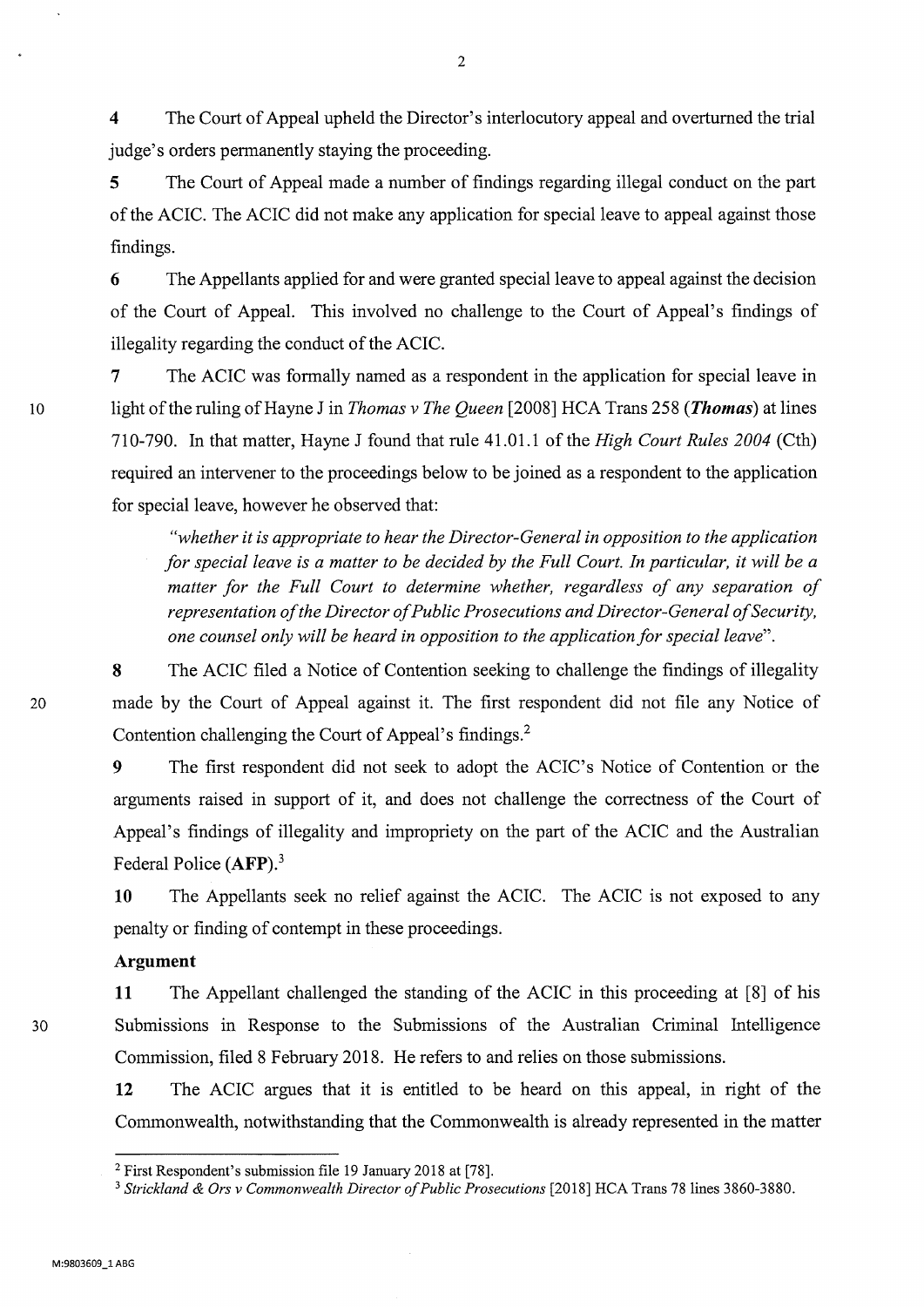by the first respondent, and notwithstanding that the ACIC is at no risk of any order for relief or penalty against it. That submission runs counter to long-standing principle with regard to criminal trials.

**13** This appeal arises from a criminal prosecution in which the first respondent alone represents all interests and joins issue with the accused. As observed by Mildren J in *R v GJ* at [54]:

*When an accused is put on his trial in accordance with the time-honoured formula repeated in every criminal trial in the presence of a jury the issues are joined between the Sovereign and the accused. It is the Sovereign which represents all of the interests of the community including the individual interests of the victims of crime and no one else. As was said in Sir William Blackstone 's Commentaries on the Laws of England (1915 ed, Claitor's Publishing Division, republished 1976) Vol1, Book 1 p 269:* 

*All offences (sic) are either in the king's peace or his crown and dignity: and are so laid in every indictment. For though in their consequences they generally seem (except in the case of treason and a very few others) to be offences against the kingdom than the king; yet, as the public, which is an indivisible body, has delegated all its power and rights, with regard the execution the laws, to one visible magistrate, all affronts to that power and breaches of those rights are immediately offences against him to who they are so delegated by the public. He is therefore the proper person to prosecute for all public offences and breaches of the peace, being the person injured in the eyes of the law.* 

**14** The ACIC argues that it is entitled to be heard in relation to matters "that concern its interests" (ACIC Submissions [6]), and that it has "special interests" in the proceeding and is entitled to be heard in relation to those interests (ACIC Submissions [9] and following).

**15** In support of those propositions the ACIC argues (at [7.4]) that the case of *Thomas* is authority for the proposition that where an application relating to a criminal matter depends upon an allegation of improper behaviour by a statutory agency, that agency **may** be permitted to be heard to resist that allegation. *Thomas* is in fact authority for a much narrower proposition and one that does not advance the position of the ACIC in this proceeding.

**16** During the course of argument in *Thomas,* Hayne J asked the question:

*"What is it that the Director-General wants to achieve in relation to the disposition of that application concerning the conduct of a criminal trial in which the power of the polity is ordinarily regarded as sufficiently represented and completely represented by the Director of Public Prosecutions?"* (emphasis added)

**17** The general proposition inherent in the question was not disputed. It was argued on behalf of the Director General that ASIO was uniquely in possession of relevant information that needed to be put before the court to determine the issue raised:

3

30

10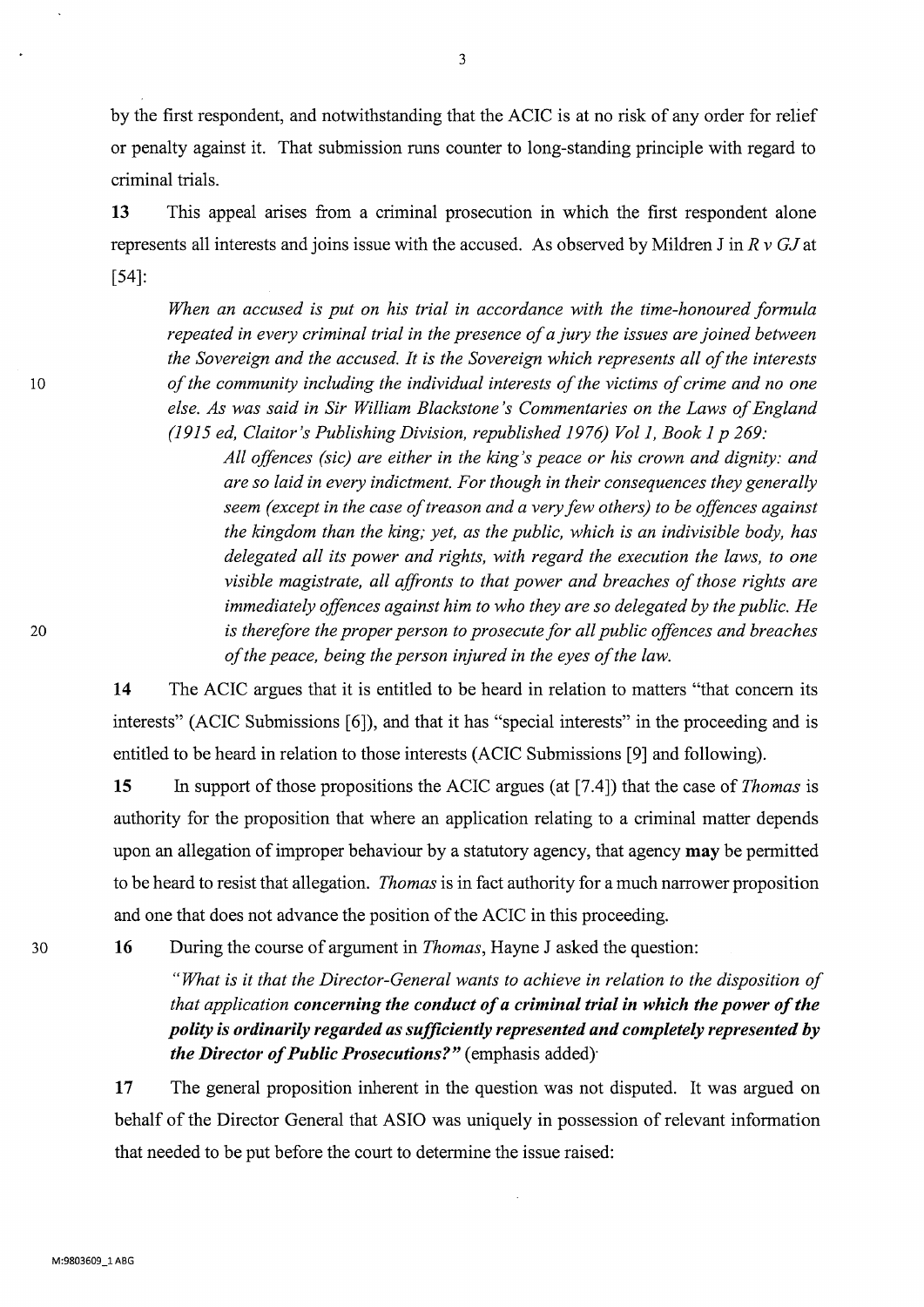*" ... we say that the Director-General is the only person who has access to the factual information that is necessary in order to give an informed answer to the questions that the applicant raised .* 

... *That was the submission that was put before the Court of Appeal and accepted there where the DPP said by its counsel, "We are not in a position to answer those questions. We do not have the information that is required". So we do not seek to inject ourselves into the main criminal law issues, but to the extent that the applicant says that this Court should not allow those processes to continue because of things that ASIO did, or because of things that ASIO knew, we submit that, as was submitted below ... "* 

**18**  The circumstances in *Thomas* are further edified by the following exchange:

> *HIS HONOUR: No, just so. You were not party to that appeal, nor should you have been a party to that appeal. The power of the State arrayed against the accused person was personified in the Director of Public Prosecutions.*

> *MR DONAGHUE: Yes, your Honour, and we accepted that and we did not attend and we did not seek to be heard and the Court of Appeal decided to order the retrial. So at that stage we regarded ourselves as having no interest. The point at which the Director-General regarded himself as having an interest is when it was said that that order was wrong because the Court of Appeal had been misled and they had been misled because of ASIO. So their argument for the reopening turned directly, and really on nothing else, upon things that they said ASIO knew and should have done or be deemed to have done as a result. That was why we played the major role that we did in relation to Thomas (No 4) because the argument really related to nothing other than what we knew and what the consequences of that knowledge were. That is the subject matter of the judgment that is now made the subject of special leave application M46.*

**19** The prosecutor made the following submission:

**MR ROBINSON:** *The Director, your Honour, supports the application in relation to M46 essentially on the basis that the factual matter which was relied upon in support of the notice of motion was within the knowledge of the Director-General only and not within the knowledge of the Director of Public Prosecutions or the Australian Federal Police ... "* 

**20**  It is immediately apparent that the situation in *Thomas* is a very long way from the instant case. In this case, the general rule should apply and the Commonwealth be represented fully and completely by the first respondent. In this case – in contrast to *Thomas* – evidence was led by the first respondent from relevant ACIC and AFP witnesses on the *voir dire* before the trial judge. The factual basis for the determination of relevant legal issues was laid out in the evidence given and documents tendered. There is no suggestion that the position of the ACIC in this case resembles in any way the position of the Director General in *Thomas.* 

**21** The first respondent was equally able to file a Notice of Contention challenging the Court of Appeal's findings of illegality and impropriety. It made a forensic decision not to do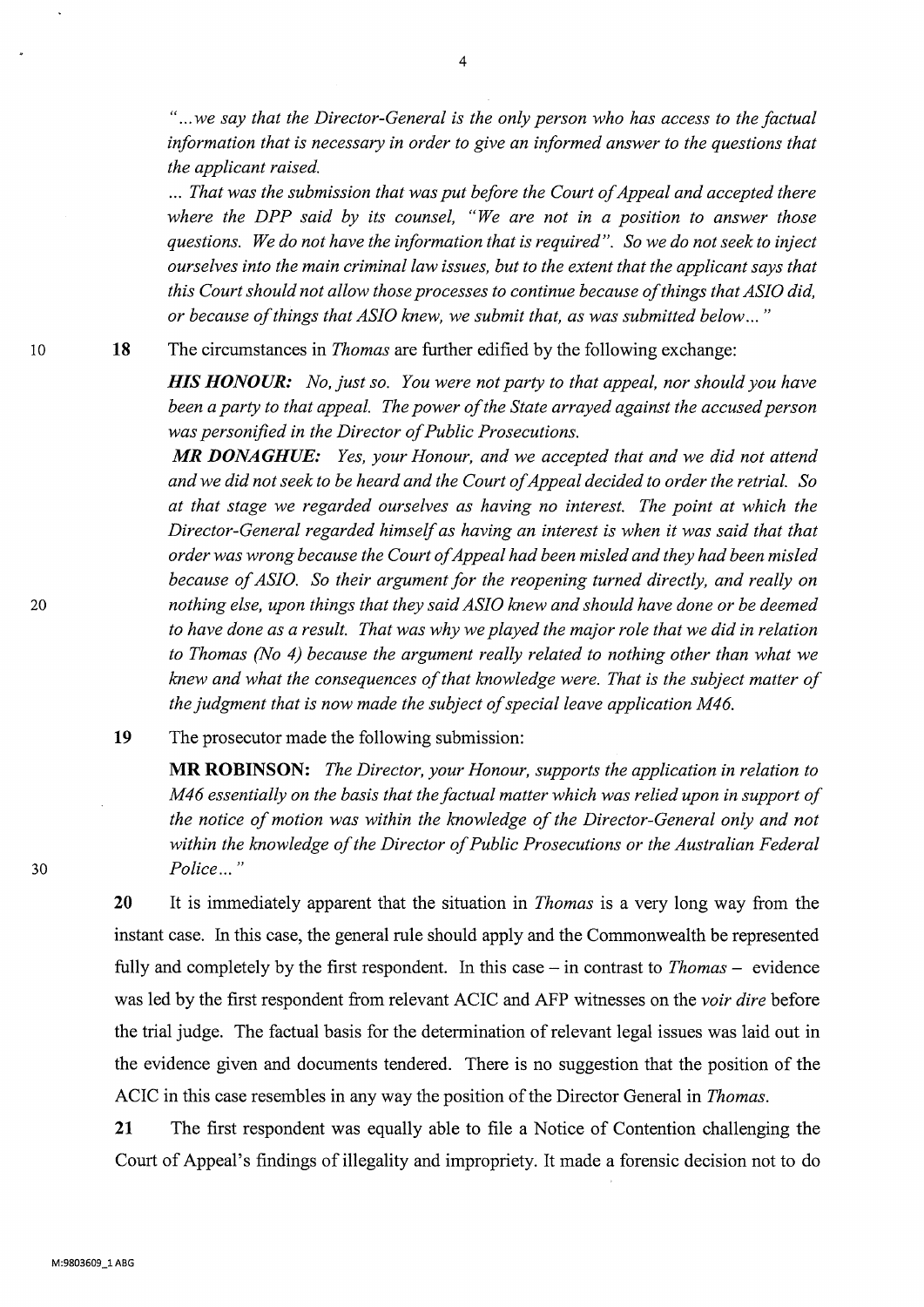so. It has accepted the correctness of those findings in its defence of the Court of Appeal's decision in its favour on the question of a stay. That forensic decision ought bind the Commonwealth in all its manifestations.

**22** The ACIC calls into aid the decision of CB (2011) 291 FLR 113 (NSWCCA) **(CB).** It is of no assistance to it. In CB, the ACC was granted leave to intervene without objection because a declaration was being sought that it was in contempt of court (CB [12] and following). Plainly, a person against whom a finding of contempt is sought is entitled to be heard in respect of it.

**23** The ACIC's reliance on *Hughes v R* [2017] HCA Trans 16 is also misplaced. In that 10 case the Victorian Director of Public Prosecutions was granted leave (without objection) to intervene in the proceeding in relation to ground 2 of the application only. That ground concerned the general application of the tendency rules under the *Evidence Act 1995* (NSW). There was no discussion regarding the basis for the Victorian Director's participation; it was simply accepted.

> **24** In this case, the ACIC has not identified any legal interest of the kind described in *Levy v Victoria* (1997) 189 CLR 579 at 601-603 warranting leave to intervene. The Appeal seeks orders to permanently stay the criminal proceedings. That decision does not affect any of the legal interests of the ACIC.

**25** Findings as to the conduct of members of staff of the ACIC does not provide the 20 requisite direct impact on a legal interest of the ACIC. Courts make findings every day in criminal proceedings regarding the conduct and credit of witnesses that may be said to be "adverse". Those witnesses are not entitled to be represented unless relief of some sort is sought against them. Likewise, resolution of a question of statutory interpretation in relation to the *Australian Crime Commission Act* 2002 (Cth) **(ACC Act)** would not provide the direct impact required to justify participation, particularly given that the ACC Act has been radically amended so that any such interpretations are of very limited ongoing impact: *Re McBain; ex p Catholic Bishops* (2002) 209 CLR 372 at 395 per Gleeson CJ.

> **26** The ACIC has therefore identified no authority that supports it asserted standing to be heard in these proceedings.

30 **27** Contrary to its submission at [17], the ACIC has not confined its submissions in this matter to questions of interpretation of the ACC Act or examiner's powers. Rather, it has